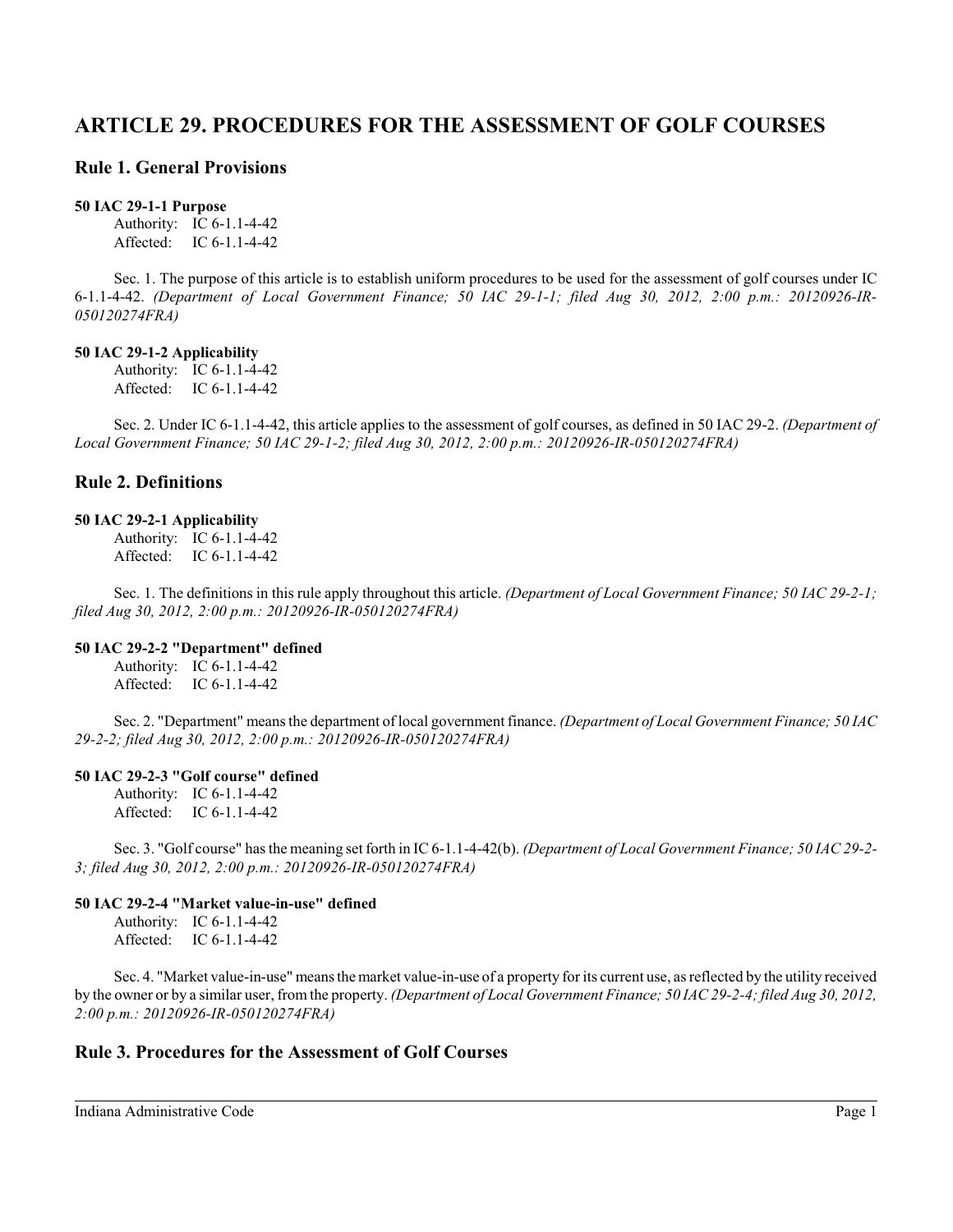### **50 IAC 29-3-1 Duties of assessing officials**

Authority: IC 6-1.1-4-42 Affected: IC 6-1.1-4-42

Sec. 1. Assessing officials must use the procedures adopted by the department in this article to:

(1) assess;

(2) reassess; and

(3) annually adjust;

the value of golf courses. *(Department of Local Government Finance; 50 IAC 29-3-1; filed Aug 30, 2012, 2:00 p.m.: 20120926-IR-050120274FRA)*

### **50 IAC 29-3-2 Exceptions to the valuation of golf courses**

Authority: IC 6-1.1-4-42 Affected: IC 6-1.1-4-42

Sec. 2. The value of personal property, intangible property, and income derived from personal or intangible property is excluded from the valuation of golf courses. Excluded from the income capitalization approach to valuation is income derived from pro shop merchandise sales and the income derived fromthe rental of golf carts. *(Department of Local Government Finance; 50 IAC 29-3-2; filed Aug 30, 2012, 2:00 p.m.: 20120926-IR-050120274FRA)*

### **50 IAC 29-3-3 Income capitalization**

Authority: IC 6-1.1-4-42 Affected: IC 6-1.1-35-9

Sec. 3. (a) In assessing golf courses by means of the income capitalization method, an assessing official shall derive a value indication for income-producing property by dividing the three (3) year average net operating income by the cap rate as determined annually by the department.

(b) Through use of income capitalization, an assessing official shall rely on the economic principles of the following:

(1) Anticipation.

(2) Change.

(3) Supply and demand and competition.

(4) Substitution.

(5) Balance and contribution.

(6) Industry standard cap rates.

(c) Because a golf course may generate multiple sources of income, including greens fees, membership dues, and concessions, assessing officials shall solicit data for gross income and allowable operating expenses from the golf course operators and use federal tax returns or similar evidence as verification that the submissions are correct.

(d) The date of assessment is January 1. An assessing official shall examine the financial records and federal tax returns for the three (3) immediately preceding years to obtain the average net operating income. The three-year average should include the most current completed financial records and filed federal tax returns for the golf course as of January 1 to ensure that the appropriate income and expense information for the subject property is utilized. Under IC 6-1.1-35-9, all income and expense information provided to the assessing official is confidential. *(Department of Local Government Finance; 50 IAC 29-3-3; filed Aug 30, 2012, 2:00 p.m.: 20120926-IR-050120274FRA; filed Nov 2, 2020, 9:34 a.m.: 20201202-IR-050190636FRA)*

### **50 IAC 29-3-4 Income and expense statement**

Authority: IC 6-1.1-4-42 Affected: IC 6-1.1-4-42

Sec. 4. Income and expense information, which may include the following, should be arranged and evaluated by the assessing official in this order: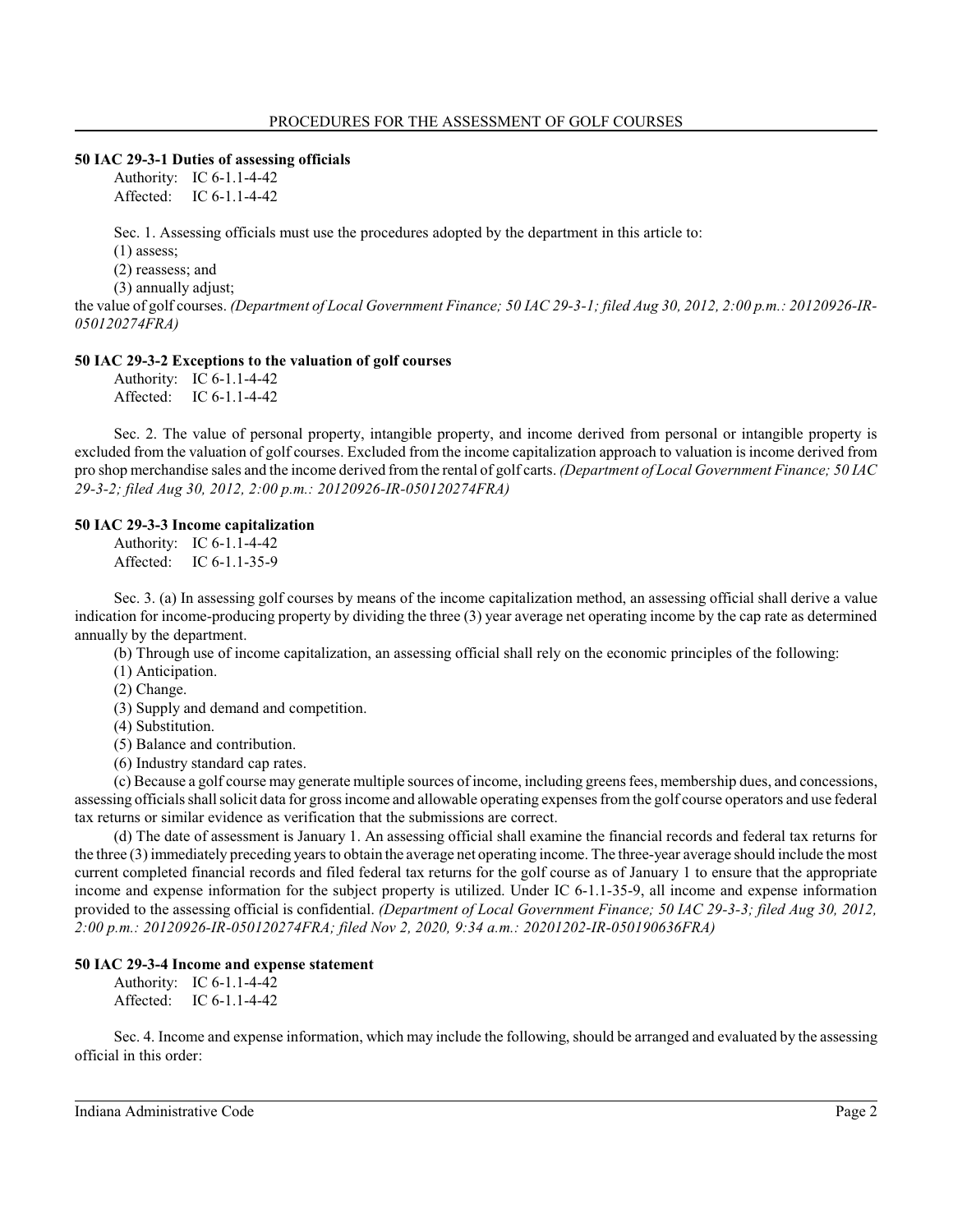- (1) Gross income (potential gross income).
- (2) Miscellaneous income.
- (3) Effective gross income.
- (4) The following allowable expenses:
	- (A) Operating.
	- (B) Replacement reserves.
	- (C) Real estate taxes deducted under certain conditions.
	- (D) Management fees/expense.
	- (E) Insurance.
	- (F) Salaries.
	- (G) Benefits.
	- (H) Utilities.
	- (I) Advertising.
	- (J) Repairs.
	- (K) Supplies.
	- (L) Legal and accounting fees.
	- (M) Miscellaneous expenses.
- (5) The following nonallowable expenses:
	- (A) Depreciation (reflected in the recapture rate).
	- (B) Capital improvements.
	- (C) Franchise fees and special corporation costs.
	- (D) Owner's personal expenses.
	- (E) Debt service (principal and interest on mortgage).
	- (F) Payments on loans for capital improvements.

(G) Real estate taxes not deducted as an expense under certain conditions (reflected in the effective tax rate). *(Department of Local Government Finance; 50 IAC 29-3-4; filed Aug 30, 2012, 2:00 p.m.: 20120926-IR-050120274FRA)*

## **50 IAC 29-3-5 Calculating value of property**

Authority: IC 6-1.1-4-42 Affected: IC 6-1.1-4-42

Sec. 5. (a) In reliance on the golf course's income and expense information, the assessing official shall determine the valuation of the property through the following steps:

STEP ONE: Determine potential gross income.

STEP TWO: Add miscellaneous income.

STEP THREE: Add the potential gross income to miscellaneous income to determine the effective gross income.

STEP FOUR: Deduct expenses and replacement reserves from the effective gross income to determine the net operating income.

STEP FIVE: Divide the net operating income by the overall capitalization rate to determine the assessed value.

(b) For golf courses for which detailed income and expense information is unavailable, information such as ordinary income, depreciation, interest expenses, entertainment (if any), and golf cart income (less expenses) shall be utilized to determine the assessed value. *(Department of Local Government Finance; 50 IAC 29-3-5; filed Aug 30, 2012, 2:00 p.m.: 20120926-IR-050120274FRA)*

### **50 IAC 29-3-6 Capitalization rate**

Authority: IC 6-1.1-4-42 Affected: IC 6-1.1-4-42

Sec. 6. (a) The overall capitalization rate expresses the relationship between net operating income and the market value of the property and shall be developed using the following:

(1) Market extraction.